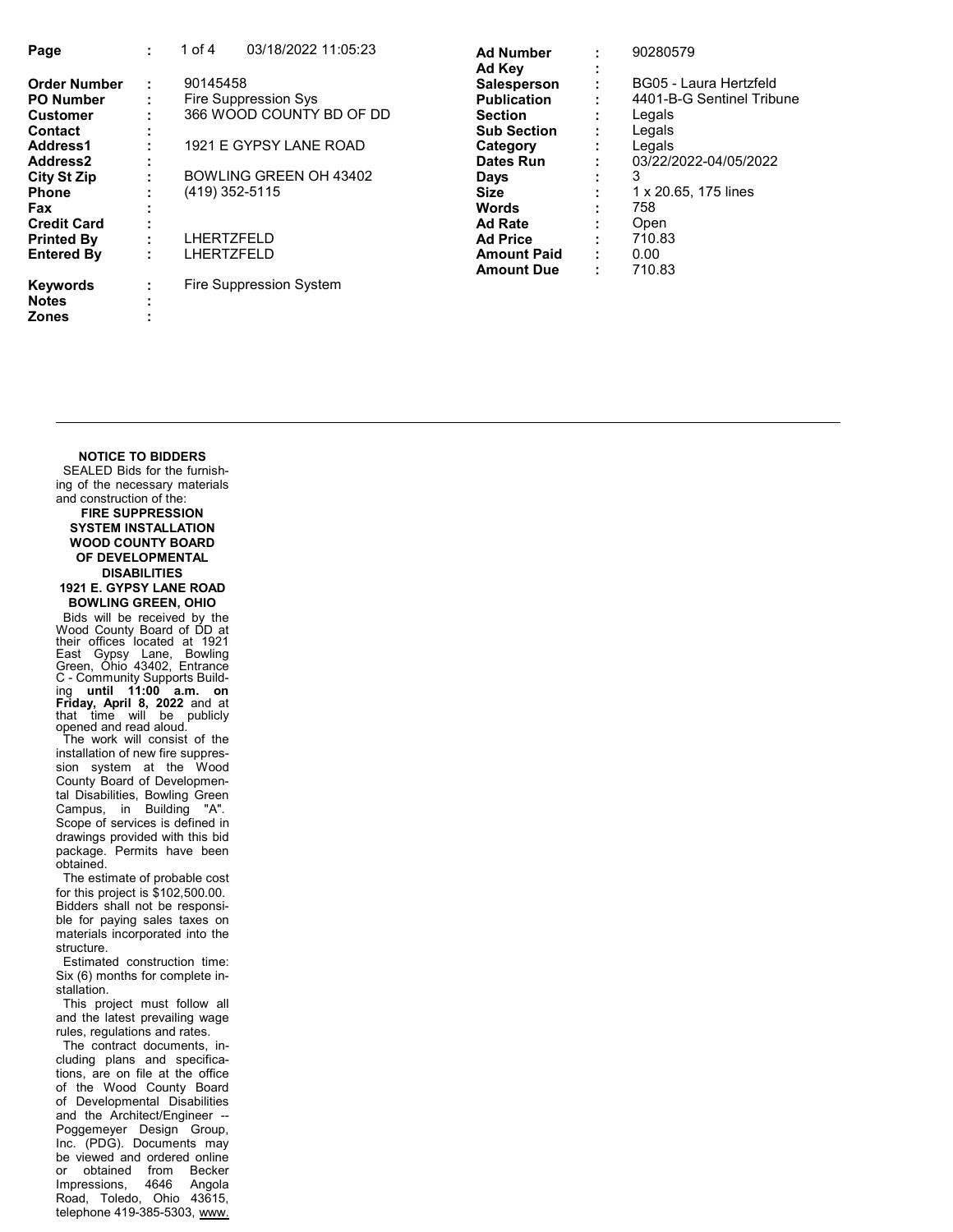|                      |   |                          | <b>Ad Number</b>   |   | 90280579                  |
|----------------------|---|--------------------------|--------------------|---|---------------------------|
|                      |   |                          | Ad Kev             |   |                           |
| <b>Order Number</b>  | ÷ | 90145458                 | <b>Salesperson</b> |   | BG05 - Laura Hertzfeld    |
| <b>PO Number</b>     |   | Fire Suppression Sys     | <b>Publication</b> |   | 4401-B-G Sentinel Tribune |
| <b>Customer</b>      |   | 366 WOOD COUNTY BD OF DD | <b>Section</b>     |   | Legals                    |
| <b>Contact</b>       |   |                          | <b>Sub Section</b> |   | Legals                    |
| Address1             |   | 1921 E GYPSY LANE ROAD   | Category           |   | Legals                    |
| Address <sub>2</sub> |   |                          | Dates Run          |   | 03/22/2022-04/05/2022     |
| <b>City St Zip</b>   | ٠ | BOWLING GREEN OH 43402   | Days               |   | 3                         |
| <b>Phone</b>         |   | $(419)$ 352-5115         | <b>Size</b>        |   | 1 x 20.65, 175 lines      |
| Fax                  |   |                          | <b>Words</b>       |   | 758                       |
| <b>Credit Card</b>   |   |                          | <b>Ad Rate</b>     |   | Open                      |
| <b>Printed By</b>    |   | LHERTZFELD               | <b>Ad Price</b>    |   | 710.83                    |
| <b>Entered By</b>    | ٠ | LHERTZFELD               | <b>Amount Paid</b> | ٠ | 0.00                      |
|                      |   |                          | <b>Amount Due</b>  |   | 710.83                    |
| <b>Keywords</b>      | ٠ | Fire Suppression System  |                    |   |                           |
| <b>Notes</b>         |   |                          |                    |   |                           |

pdgplanroom.com for the cost of printing to be paid to the printing company at the time the drawings are picked up. Shipping and tax charges are the bidder's responsibility and payable directly to Becker Impressions.

Zones :

 All Requests for Information (RFI) and questions must be e-mailed to shamizadeh@ kleinfelder.com. No telephone calls. A copy of our RFI form is included in the specification manual and can also be found at www.poggemeyer.com.

 All bids must be signed and submitted on copies or originals of the blanks which are bound in the contract documents. Bids must state the prices in the blanks provided and be enclosed in a sealed envelope marked - Fire Suppression System Installation Bid and addressed to the Wood County Board of Developmental Disabilities, 1921 East Gypsy Lane, Bowling Green, Ohio 43402.

 The bid guaranty may be of two forms

 1. A Bid Guaranty and Contract Bond using the form in the Contract Documents. (The amount of the bid does NOT have to appear on this form.)

 2. A certified check, cashier's check or letter of credit in favor of the Wood County Commissioners, in the amount of ten percent (10%) of the bid. If the contract is awarded a Contract Bond will be required, which is a one hundred percent (100%) payment and performance bond.

 Bidders shall submit with their bid the affidavit required under the Ohio Revised Code, Section 5719.042 that the bidder was not charged with any delinquent personal property taxes in Wood County, Ohio.

 The Contractor declares that its principal officers, directors,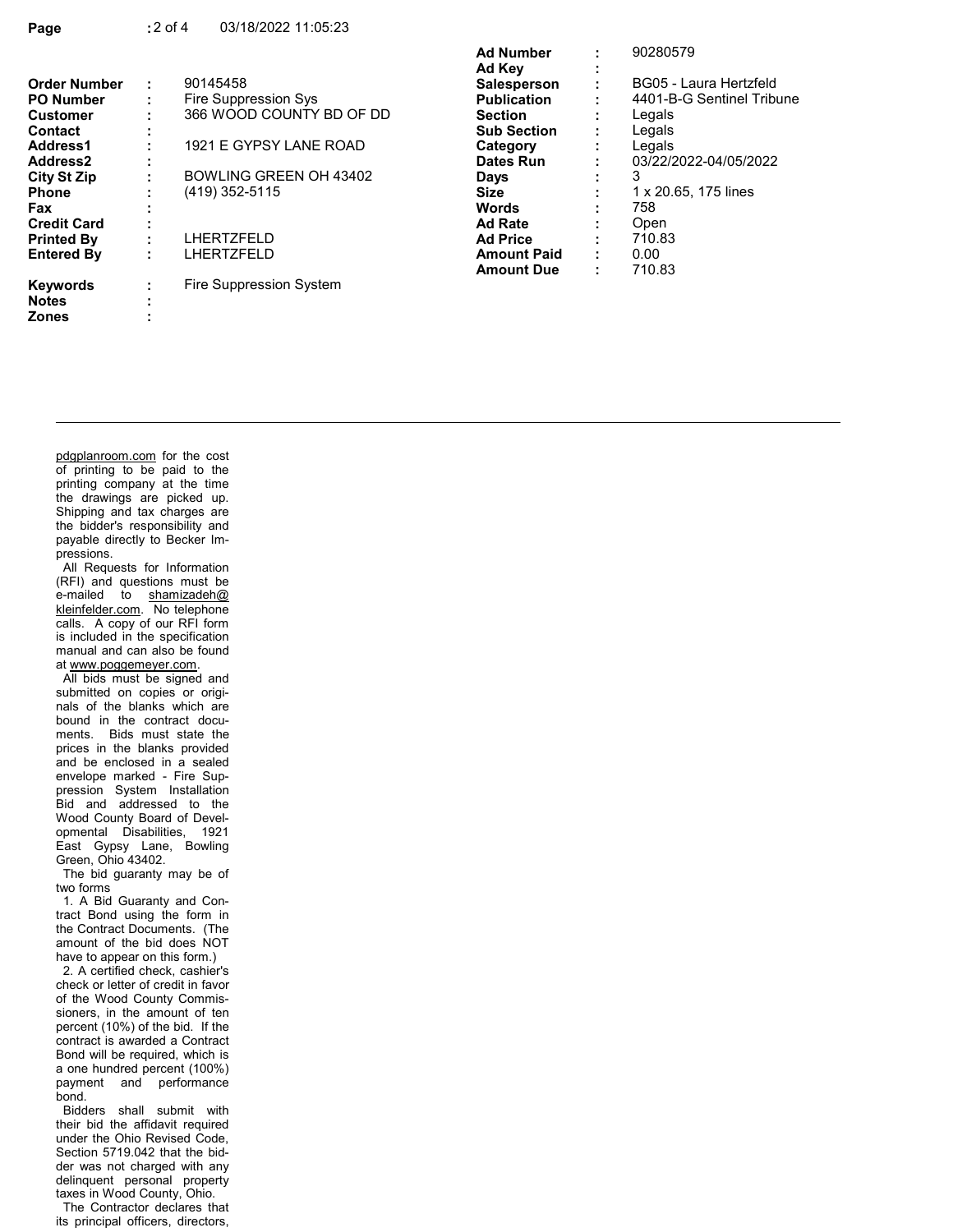| Page                 | ٠ | 03/18/2022 11:05:23<br>$3$ of $4$ | <b>Ad Number</b>   |   | 90280579                  |
|----------------------|---|-----------------------------------|--------------------|---|---------------------------|
|                      |   |                                   | Ad Kev             |   |                           |
| <b>Order Number</b>  | ÷ | 90145458                          | <b>Salesperson</b> |   | BG05 - Laura Hertzfeld    |
| <b>PO Number</b>     |   | Fire Suppression Sys              | <b>Publication</b> |   | 4401-B-G Sentinel Tribune |
| <b>Customer</b>      |   | 366 WOOD COUNTY BD OF DD          | <b>Section</b>     |   | Legals                    |
| Contact              |   |                                   | <b>Sub Section</b> |   | Legals                    |
| Address1             |   | 1921 E GYPSY LANE ROAD            | Category           |   | Legals                    |
| Address <sub>2</sub> |   |                                   | Dates Run          |   | 03/22/2022-04/05/2022     |
| <b>City St Zip</b>   |   | BOWLING GREEN OH 43402            | Days               | ٠ | 3                         |
| <b>Phone</b>         |   | (419) 352-5115                    | <b>Size</b>        | ٠ | 1 x 20.65, 175 lines      |
| Fax                  |   |                                   | <b>Words</b>       |   | 758                       |
| <b>Credit Card</b>   |   |                                   | <b>Ad Rate</b>     |   | Open                      |
| <b>Printed By</b>    |   | LHERTZFELD                        | <b>Ad Price</b>    |   | 710.83                    |
| <b>Entered By</b>    |   | LHERTZFELD                        | <b>Amount Paid</b> | ٠ | 0.00                      |
|                      |   |                                   | <b>Amount Due</b>  | ٠ | 710.83                    |
| <b>Keywords</b>      |   | Fire Suppression System           |                    |   |                           |
| <b>Notes</b>         |   |                                   |                    |   |                           |
| <b>Zones</b>         |   |                                   |                    |   |                           |

shareholders and/or partners are current with any court-ordered child support payments pursuant to the Board of County Commissioners' Resolution No. 92-2041.

 The successful bidder will be required to pay not less than the minimum wage rates established by the Department of Commerce, Division of Industrial Compliance, Bureau of Wage and Hour Administration of the State of Ohio in accordance with all provisions of the Prevailing Wage Act of the State of Ohio, ORC Sections 4115.03 and 4115.16 and related requirements.

 All bidders are to attend a manda tory onsite pre-bid meeting that will be held at the project site located at 1921<br>East Gypsy Lane, Bowling<br>Green, Ohio 43402 **on<br>Tuesday, March 29, 2022 at**  $2:30$  p.m.

 Bids received after the scheduled bid opening date and time, or not accompanied by a satisfactory bid bond or check, will neither be read nor considered.

 The Board of Developmental Disabilities may reject any or all of the bids. The Board of Developmental Disabilities reserves the right to waive any irregularities in the form of the bid that do not affect or destroy competitive bidding. In no case will an award be made until all necessary investigations are made as to the qualifications of the bidder to whom it is proposed to award the contract.

 No bidder may withdraw his bid for a period of sixty (60) days after the scheduled closing time for the receipt of bids.

 The Notice to Bidders is posted on the internet and may be viewed on Wood County Board of Developmental Disabilities web page at https://www.woodcountydd.org